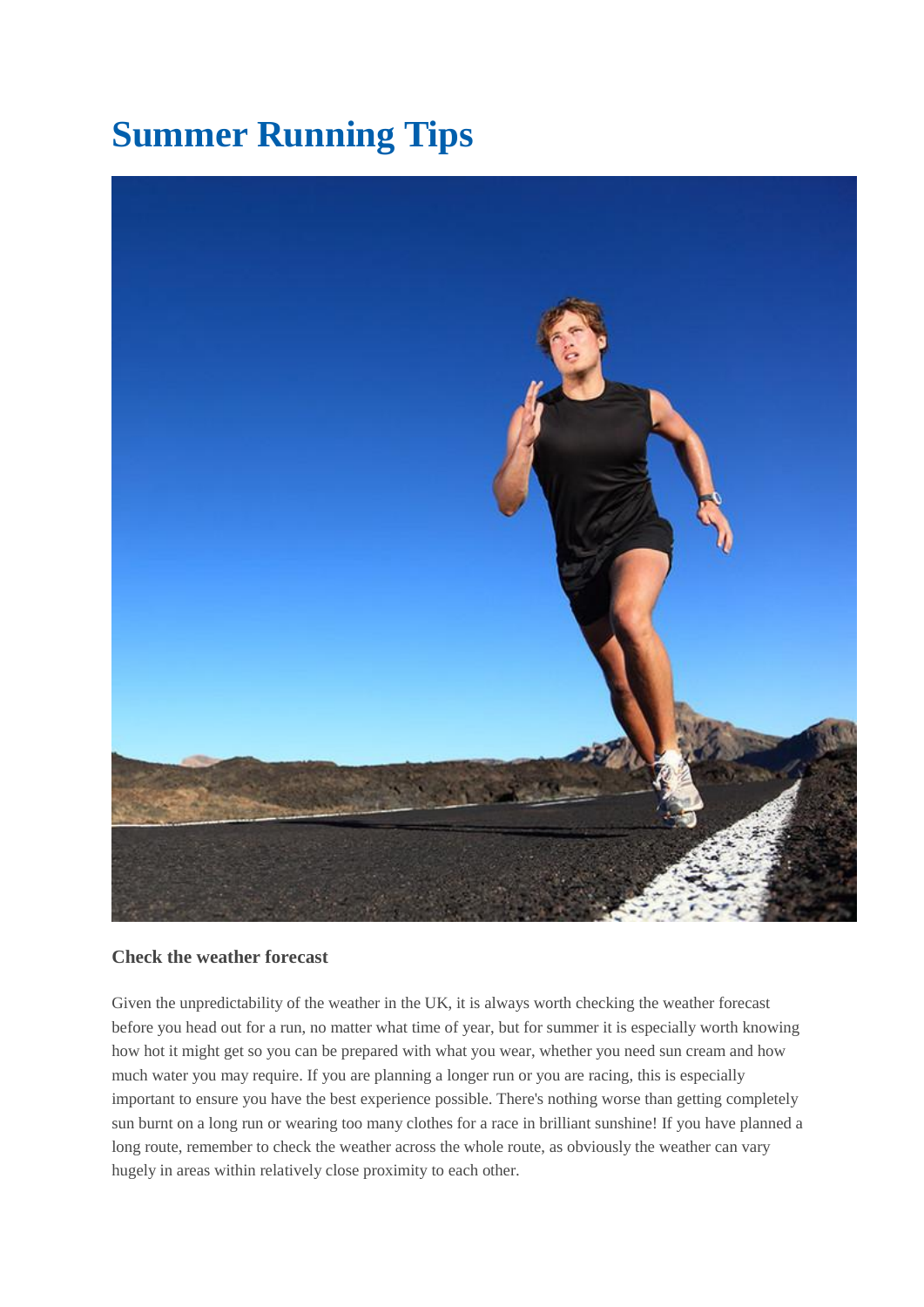## **Plan how much water you might need**

If the weather forecast is for warmer conditions then make sure you consider how much fluid you will need to take on. This includes considering how much water you need to drink the day before, in order to best prepare yourself for your run the following day. Again this is most important when you are doing a long run or racing, but applies to all runs to some extent.

### **Dress accordingly**

The fact that it can be cold and wet one day and clear blue skies and very hot the next means that it can be difficult to decide what to wear out running. In summer, I would always go with as little gear as possible, as it is most likely that by the time you've been running a few minutes you will heat up, even on a colder day, after all it is the summer. What you wear will depend on how long you plan to be out running and whether there are any big changes in the weather predicted whilst you are going to be out. If it is forecast to get very wet and you plan to be out for a few hours then best take a waterproof. However, if you are doing just a shorter run these considerations are not so important.

#### **Plan your route**

Planning your route is important in order to avoid getting lost, especially in warmer weather when you don't want to find yourself lost with no water left. Also, the route you take will influence what you wear, due to differences in weather - from say up in the hills to an inner city route. If you're planning a mix of terrain then you will need to prepare accordingly: for example, the shoes you choose to wear, and also whether you take an extra layer with you.

#### **Know your limits**

It is important to know your limits as a runner, and this can be judged by the level of experience and the type of experience you have as a runner. If it is a very hot day and you are not used to running in hot conditions then it may be worthwhile to amend your training plan for the day. For example, if you planned to do a 16-mile run, perhaps do a slightly shorter run instead, say 10 miles. You might not react well to the heat, so it is always best to be cautious. You can then take that experience to inform your training decisions the next time the weather is hot. If you were largely unaffected by the heat then you will know you can do the 16 miles; if you struggled, then you will know to perhaps swap your long run for a shorter run, or do some cross training in the gym instead.

#### **Take appropriate gear e.g. your phone**

This is particularly important if you are running in an area you don't know very well - you may be out running on holiday for example. It is a good idea to take your mobile phone with you in case you find yourself lost, or in need of water or food, and don't know where the nearest shop might be. It is also a good idea if you are out running in the hills or even just out for a long run. In the summer you may not feel it to be so necessary, as the days are long and the weather usually better, but it can get surprisingly ho,t and this can be as much of an issue as hazardous wintry weather!

#### **If it's clear blue skies, wear sun screen!**